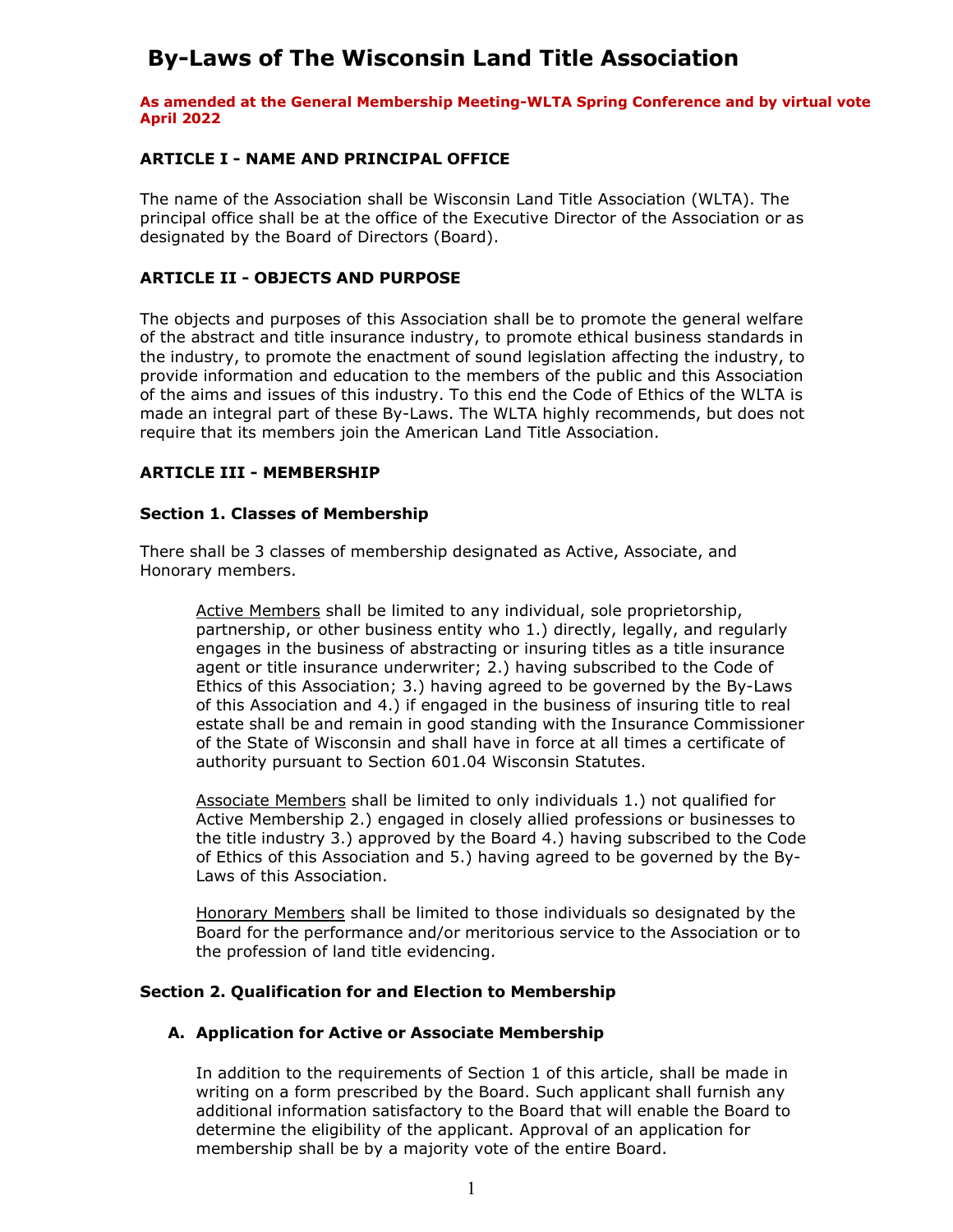## **B. Dues and Assessments**.

Each Active and Associate Member shall pay annual dues in accordance with a schedule to be fixed by the Board which may be changed only at the time of each Annual Convention for the ensuing year, payable on or before February 28th of such year. Honorary Members shall pay no dues. Dues paid by new members during the last quarter of the year shall be credited in full for the following year.

The Board may assess each member in any emergency declared by them, an amount not more than twice the amount of the dues collected from said member for the date of said assessment.

Default of any payment of dues or assessments shall be reason for censure or expulsion under Article IX at the discretion of the Board.

# **Section 3. Representation and Voting**

For Association business on the floor, each Active Member in good standing, having paid applicable registration fees for the voting event, shall have one vote.

If any Active Member is represented at any meeting by more than one person, upon the request of the Association, one person shall be designated as the person to vote.

Out of state Active Members in good standing must have at least one staffed branch office physically located in Wisconsin to vote.

If after having been elected a Director or Officer, the Active Member's status changes to that of Associate Member, the Associate Member shall be entitled to vote.

No vote shall be cast by proxy or absentee ballot.

# **Section 4. Resignation of Members**

Any member may resign by delivery of a written resignation with the Executive Director of the WLTA, but such resignation shall not relieve the member so resigning of the obligation to pay any past dues pro-rated for the year of resignation, assessments or other charges theretofore accrued and not paid.

# **Section 5. Review of Status**

Any sale of a member's business, in whole or in part including but not limited to goodwill, title plant, company assets or controlling shareholder or partnership interests, shall be reason for review by the Board of the membership status of said member. Upon such review, the Board may request a new application for membership.

# **Section 6. Relationship of Principal Insurers and Agents**

Any principal insurer which is a member of WLTA shall encourage all of its agents in Wisconsin to become eligible and apply for membership in the WLTA.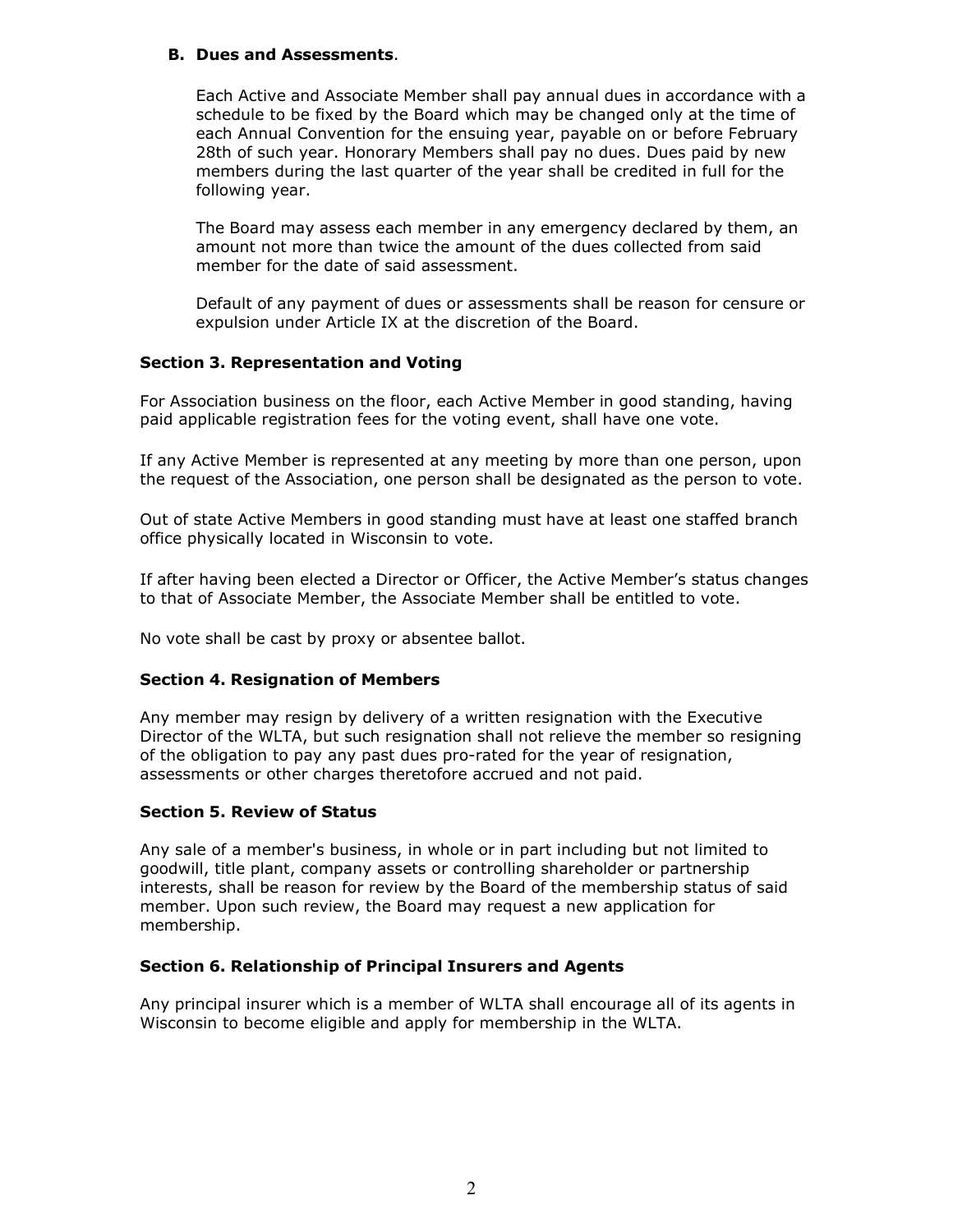#### **ARTICLE IV - GENERAL MEMBERSHIP MEETINGS**

#### **Section 1. Annual Convention**

An Annual Convention shall be held before October 31 at such time and at such place as shall be recommended by the President and approved by the Board.

#### **Section 2. Spring Meeting**

A Spring meeting may be held at such a time and at such a place as shall be determined by the Board.

#### **Section 3. Notice of Convention and General Membership Meetings**

Written or printed notice of each Convention or General Membership Meeting shall be delivered by mail or email to all members at least one month prior to the Convention or General Membership Meeting date. Said notice shall include all proposals and matters to be brought before the membership for a vote.

#### **Section 4. Rules of Order**

Roberts Rules of Order shall govern all meetings of this Association, its Board and *C*ommittees.

#### **Section 5. Quorum**

Any number of Active Members in good standing, present in person and registered for the voting event shall constitute a quorum for the transaction of any business.

#### **Article V – WLTA Regions**

The State of Wisconsin shall be divided into four regions as follows:

**Region No. 1** - Kenosha, Racine, Milwaukee, Ozaukee, Washington, Waukesha, Jefferson and Walworth Counties.

**Region No. 2** - Brown, Oconto, Manitowoc, Kewaunee, Marinette, Outagamie, Calumet, Vilas, Winnebago, Forest, Florence, Oneida, Lincoln, Langlade, Marathon, Shawano, Wood, Portage, Waupaca, Sheboygan, Fond du Lac, Door and Menominee Counties.

**Region No.3** - Douglas, Bayfield, Ashland, Iron, Price, Sawyer, Washburn, Burnett, Polk, Barron, Rusk, Chippewa, Dunn, St. Croix, Pierce, Pepin, Eau Claire, Buffalo, Trempealeau, Jackson, La Crosse, Monroe, Taylor, Clark, and Vernon Counties

**Region No. 4** - Juneau, Adams, Waushara, Marquette, Green Lake, Dodge, La Fayette, Sauk, Richland, Crawford, Grant, Iowa, Dane, Rock, Columbia, and Green Counties.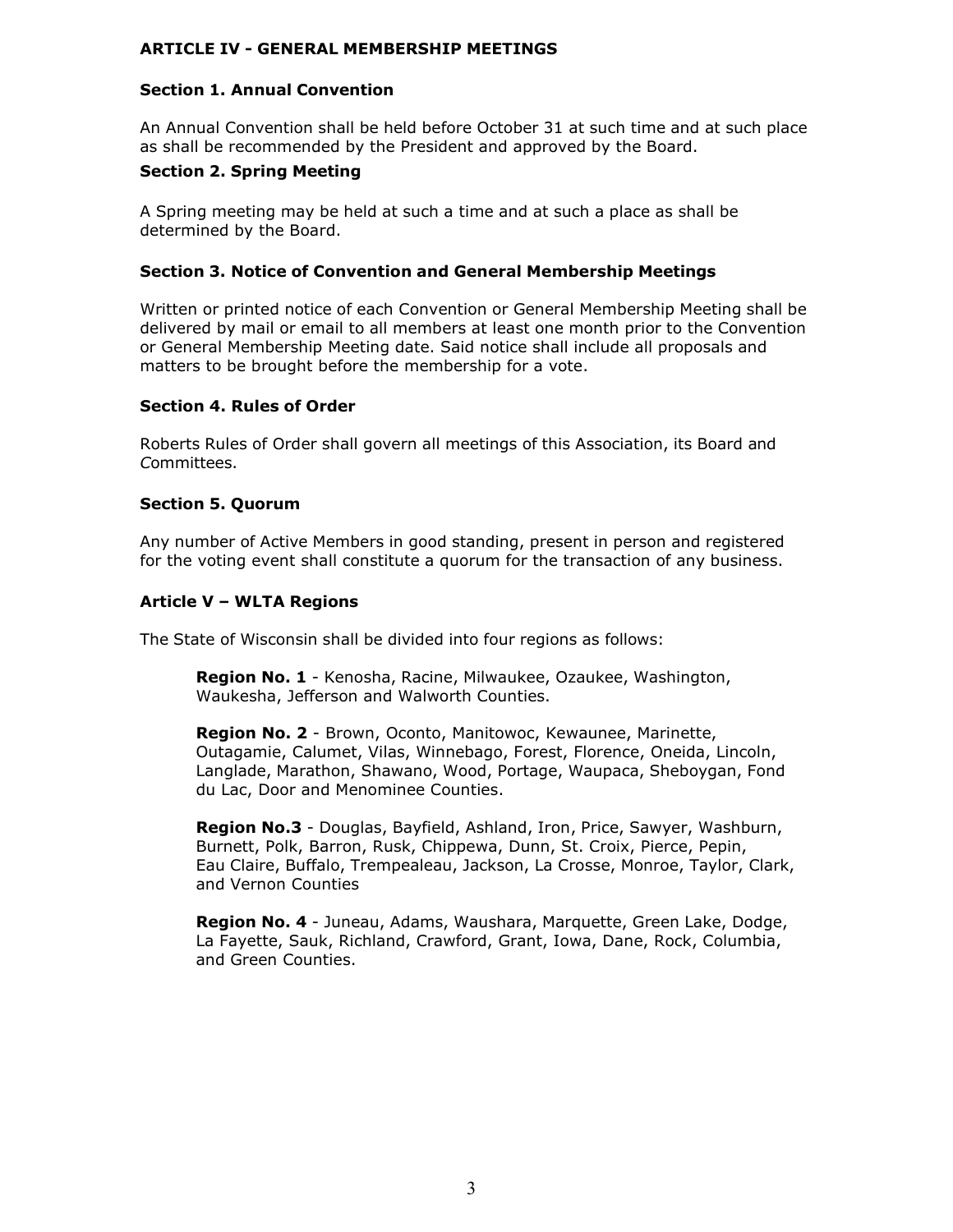#### **ARTICLE VI- BOARD OF DIRECTORS**

#### **Section 1. Number, Qualification, Election & Duties**

The number of directors shall be ten (10).

The board shall be composed of:

#### **A. Officers**

Number: The officers of the Association shall be the President and President Elect.

Qualification: The officers shall be Active Members of the Association in good standing.

Change in Membership Status: If after having been elected an officer, the officer's status changes from that of an Active Member to Associate Member, the officer is eligible to remain in the office until their term of President has concluded.

Residency: Officers must be Wisconsin residents. If after having been elected an officer, the officer's residency changes from Wisconsin to another State, the officer is eligible to remain in the office until their term of President has concluded. This eligibility will be contingent upon the officer's continued business in the State of Wisconsin.

## **1. President**

The President assumes office upon installation but in no event later than adjournment of the annual convention.

The President shall hold office for one year or until such time as his or her successor has been elected or appointed.

The President, unless otherwise delegated by the Board, shall be the primary spokesperson for the Association.

The President shall preside at all meetings of the membership and Board unless meeting is regarding the President's removal from office.

The President shall make all committee appointments, unless otherwise spelled out in the individual committee bylaws under Article VIII, subject to Board approval of committee chairpersons.

The President shall be an ex-officio member of all committees.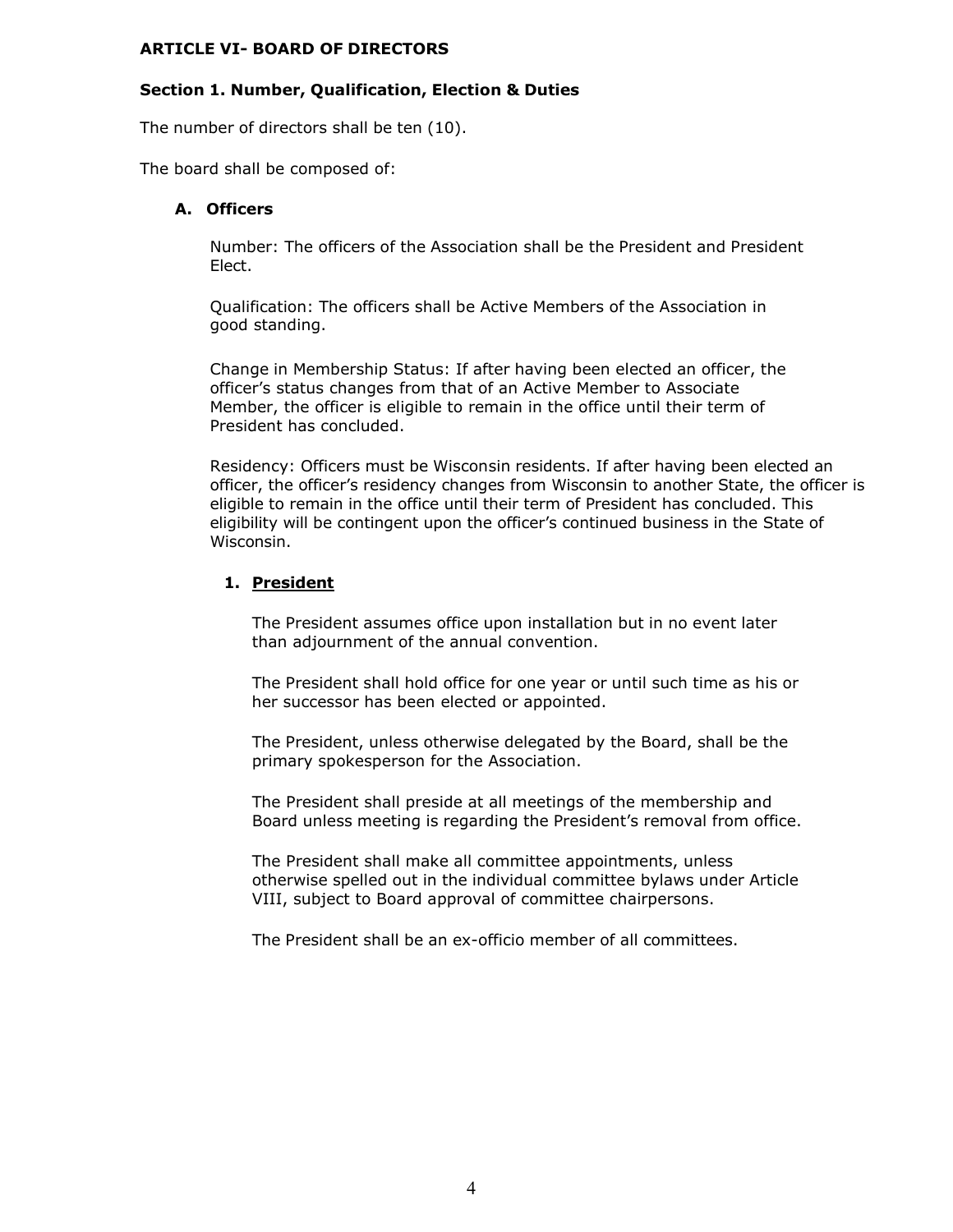## **2. President-Elect**

From the 4 Directors at Large elected at the annual convention, a President-Elect shall be voted on by the newly elected Board at their first meeting following the Annual Convention as the first item on the meeting agenda.

The President-Elect assumes office upon election.

The President-Elect shall hold office for one year or until such time as his or her successor has been elected or appointed.

The President-Elect shall assume the duties of President in case of absence or inability to act.

#### **B. Directors at Large**

# **1. Number, Term & Qualifications**

Number: There shall be four Directors at Large as follows: 1<sup>st</sup> Director at Large, 2<sup>nd</sup> Director at Large, 3<sup>rd</sup> Director at Large, 4<sup>th</sup> Director at Large.

From the 4 Directors at Large elected at the annual convention, a President-Elect shall be voted on by the Board at their first meeting following the annual convention, thus reducing the Director at Large positions on the Board from 4 to 3 for the remainder of the board year.

Term: Directors at Large will automatically move up from  $4<sup>th</sup>$  to  $1<sup>st</sup>$ position each consecutive term that they serve provided they are elected as per the process outlined in the WLTA Bylaws under Article VI.

Qualification: Directors at Large shall be Active Members of the Association in good standing.

Residency: Directors at Large must be Wisconsin residents.

Change in Membership Status: If after having been elected a Director at Large, the director's status changes from that of Active Member to Associate Member, the director is eligible to remain a director until the remaining term of office ends.

# **2. Election:**

As set forth in Article VIII, Section 1. H. hereof, the Nominating Committee shall present at the Annual Convention General Session its list of four (4) individuals as nominees for Directors at Large as mailed or emailed to all Active Members not less than 30 days prior to the Annual Convention.

Additional nominations by any party other than the Nominating Committee may be made, provided that these names are submitted in writing to the Executive Director by mail or email not less than 15 days prior to the Annual Convention. The names of the nominees shall also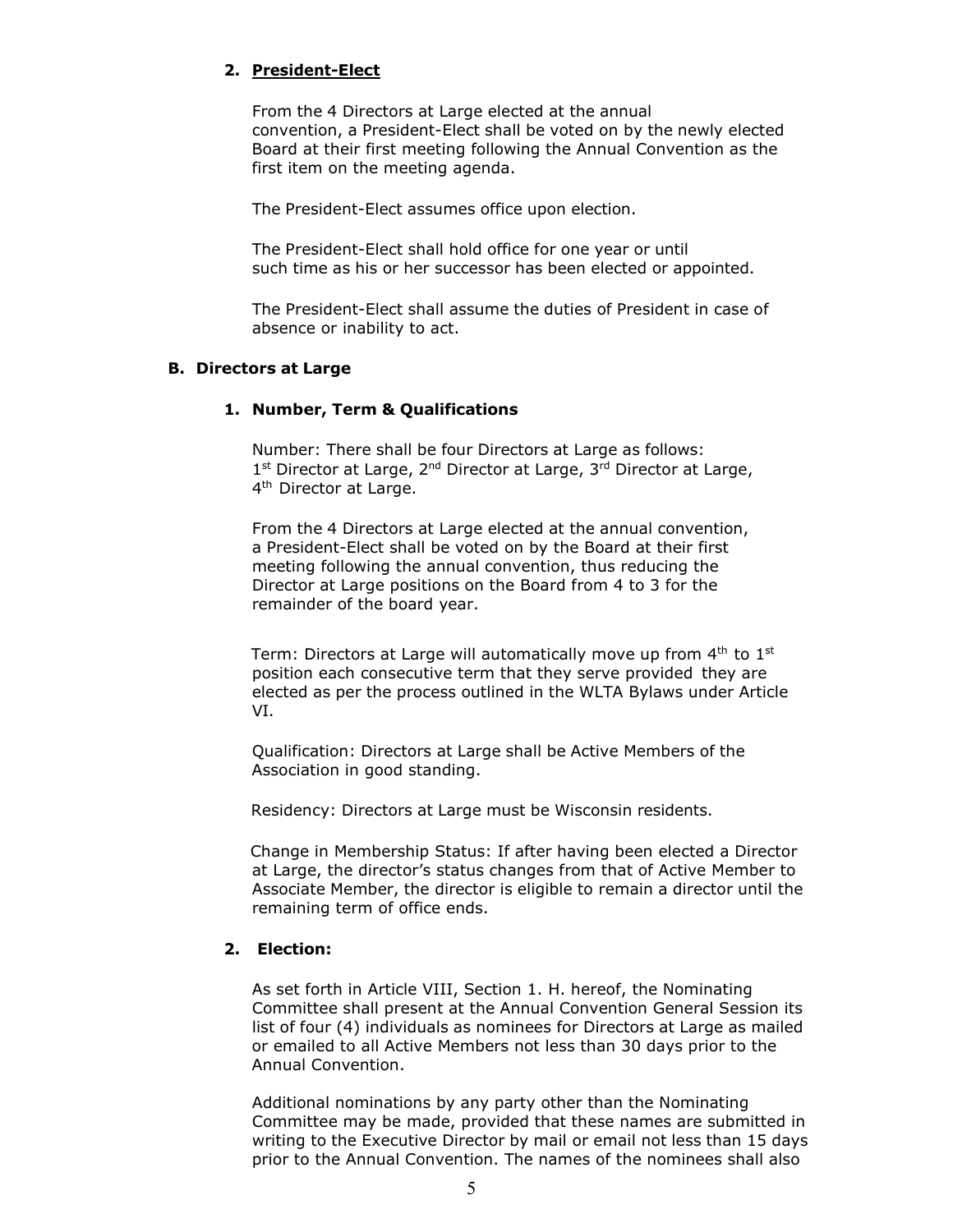have been seconded in writing, including a signature, by not less than 3 Active Members in good standing included with the above nomination.

Each of the Nominating Committee's four nominees shall be nominated separately from the Nominating Committee's other nominees; the nomination and election for the first nominee shall be held and consummated prior to the nomination of the Nominating Committee's second nominee, and the nominations and elections of the second and all subsequent nominees shall be held in a like manner, until an election held for the Nominating Committee's last nominee is in fact consummated.

Any nominee having been nominated but not elected, may not be nominated or re-nominated for Director at Large until the next regularly held election the following year.

#### **C. Region Directors**

#### **1. Number, Term & Qualifications**

Number: Each of the four regions, created pursuant to Article V shall designate an individual of the region who shall serve on the Board as a voting member thereof.

Qualification: Region Directors shall be Active Members of the Association in good standing.

Residency: Region Directors must be Wisconsin residents.

Terms: Each Region Director will serve a 2 year term, beginning immediately after installation at the Annual Convention following their election. Region Directors may be re-elected thereafter. Terms shall be staggered as per the election process for Region Directors under Article VI, Section C. 2-Election.

Change in Membership Status: If after having been elected a Region Director, the Region Director's status changes from that of Active Member to Associate Member, the Region Director is eligible to remain a Region Director until the remaining term of office ends.

# **2. Election**

Region Directors shall be elected at a WLTA Region meeting. If no such meeting is held, the outgoing Director and President-elect shall act as the Nominating Committee and submit at least 2 nominees for election to the region members by mail or email coordinated through the office of Executive Director.

Region Elections shall be held for staggered terms as follows: Regions 1 & 2 shall hold elections in odd numbered years, Regions 3 & 4 shall hold elections in even numbered years.

For Region Elections, each dues paying Active Member, with one or more branch offices, located in the Region, shall have one vote.

Out of state Active Members in good standing shall have one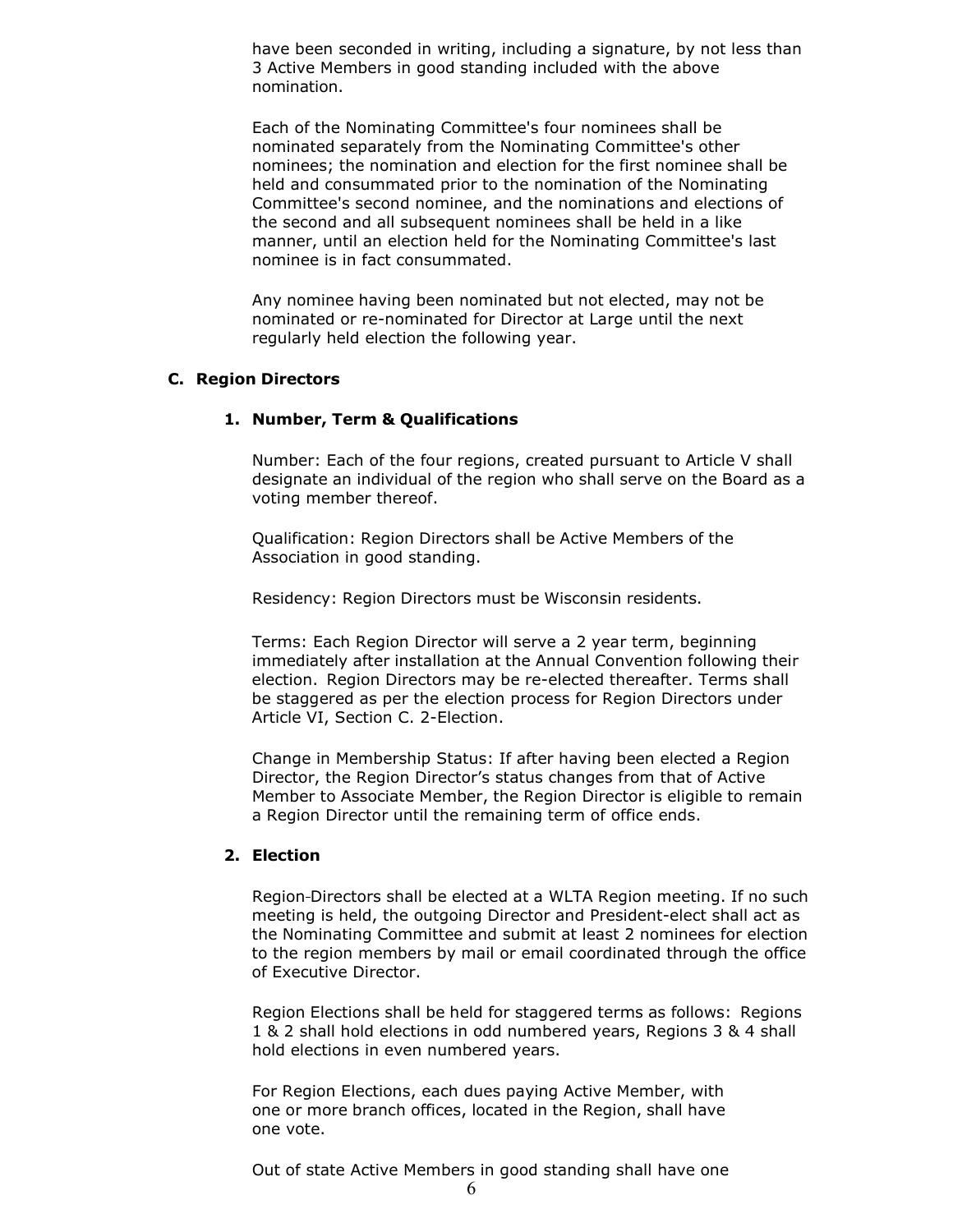vote in each region where they have a staffed branch physically located.

#### **D. Past President Director**

The immediate Past President shall be a voting ex-officio member of the Board as a resident or non-resident of Wisconsin.

#### **Section 2. Powers of the Board of Directors**

The Board shall manage the affairs of the Association including, but not limited to:

#### **A. Vacancies**

The Board shall fill vacancies in any elective office or among the Board, such appointees to hold office until the next convention or until successors are duly elected and qualified or until removed under provisions of Article VI hereof.

#### **B. Removal of Elected or Appointed Office**

The Board may remove any elected or appointed officer or director for violation of the code of ethics or other sufficient cause by a majority vote. Said action shall be reported to the membership. The removed officer shall have the right to appeal to the Association membership. Reversal of removal shall require a two-thirds vote of all Active Members in attendance at the next annual convention. Upon receiving the two-thirds vote necessary for reinstatement, the officer shall be reinstated, but any action taken by his substitute during the officer's suspension shall be valid.

#### **C. Removal of President**

If the removal of the President is sought, the President-Elect shall have the authority to call a special meeting of the Board to act under this section upon the written request of two other Directors.

#### **Section 3. Board of Directors Meetings**

#### **A. Regular Meetings**

- **1.** Number of Meetings: The Board shall hold at least one business meeting at each Annual Convention and Spring Meeting and 2 other meetings as called by the President. Meetings may be held by telephone conference.
- **2.** Quorum: Six (6) members of the Board shall constitute a quorum of said Board.
- **3.** Vote: A majority vote of the Board members present shall be required for any action. All votes in any meeting held by telephone conference shall be by roll call vote only.

#### **B. Special Meetings**

- **1.** Procedure: The President or any 2 Board members may call a meeting of the Board.
- **2.** Notice: A notice of special meeting describing the purpose of the meeting shall be given by the Executive Director or the President on a business day, during business hours, not less than 48 hours prior to the special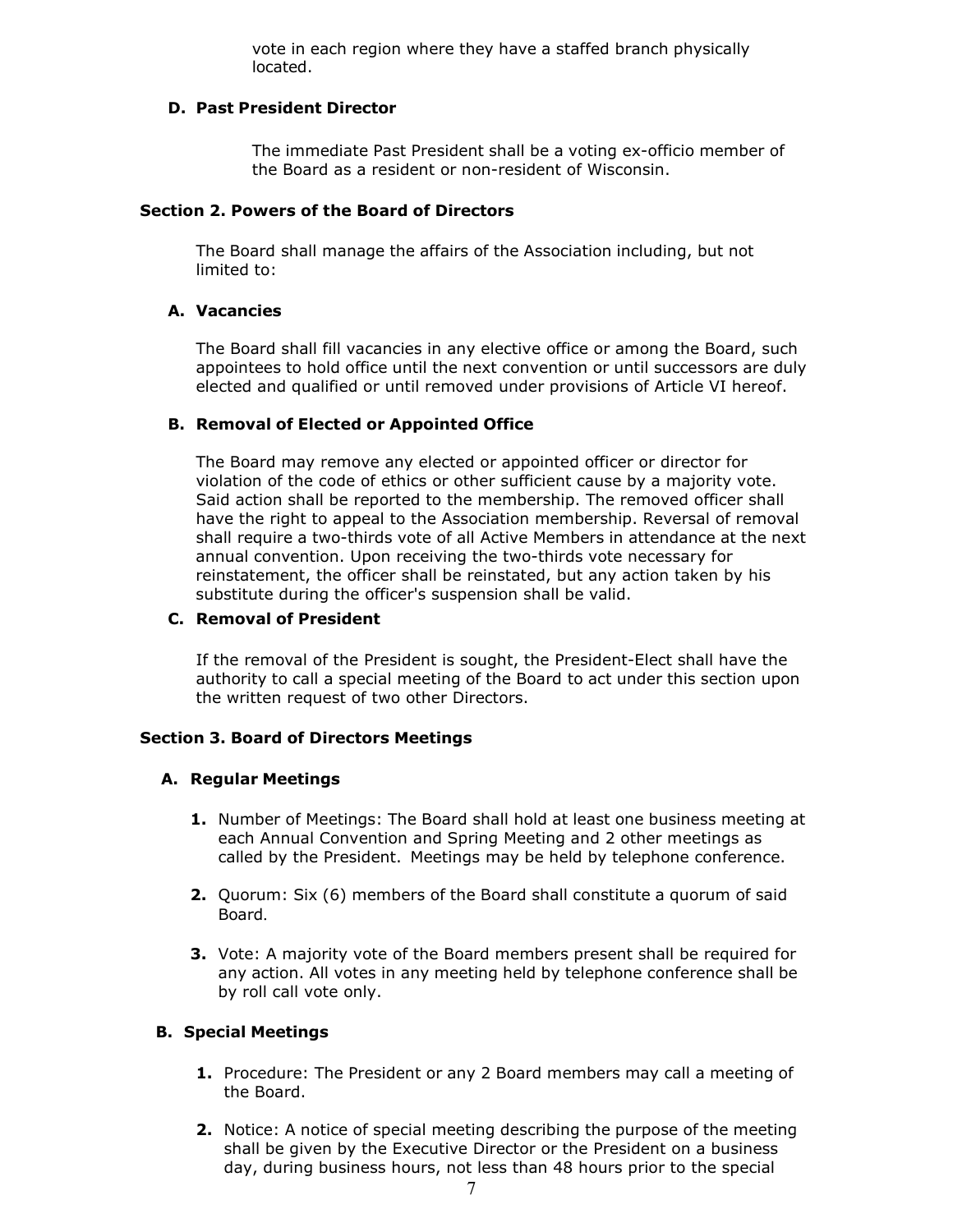meeting to all Board members.

- **3.** Day & Time: Special meetings shall be held between 8:00 a.m. and 5:00 p.m. Monday through Friday only, excluding holidays, unless the special meeting is adjourned and/or extended, in which case the meeting may resume or continue at, or be extended to, other times.
- **4.** Meeting Type: Special meetings may be held in person, by telephone conference, or any oral electronic communication.
- **5.** Quorum: A majority of the Board members shall be in attendance, which constitutes a quorum.
- **6.** Vote: All votes in any meeting held by telephone conference shall be by roll call vote only. A majority of those in attendance is required to approve any action.

# **ARTICLE VII - EMPLOYEES AND AGENTS**

#### **Section 1. Executive Director**

#### **A. Employment**

The President with the approval of the Board may employ an Executive Director. The cost or salary for the Executive Director shall be approved by the Board.

#### **B. Duties**

Duties of the Executive Director shall be those as directed by the Board.

#### **Section 2. Other Employees or Agents**

The President with the approval of the Board, may employ legal counsel, lobbyists, and providers of any other necessary professional services. The cost or salary for such services shall be approved by the Board.

#### **ARTICLE VIII - COMMITTEES**

Committees of the WLTA shall be classed as Standing Committees, Special Committees, Wisconsin Land Title Professional Council (WLTP) and Council of Past Presidents. Any officer or member of the Board or any Active Member or Honorary Member may serve as chairperson or member of any committee.

All Committee Chairs shall provide written reports of any meeting or action taken by the committee within 30 days to the Executive Director and President.

#### **Section 1. The Standing Committees**

Shall be appointed by the President, and approved by the Board within a reasonable time after he or she shall assume office. Continuity of the committee structure shall be considered. Standing committees shall function from appointment by the President until the close of the next Annual Convention. Their composition and duties shall be as follows: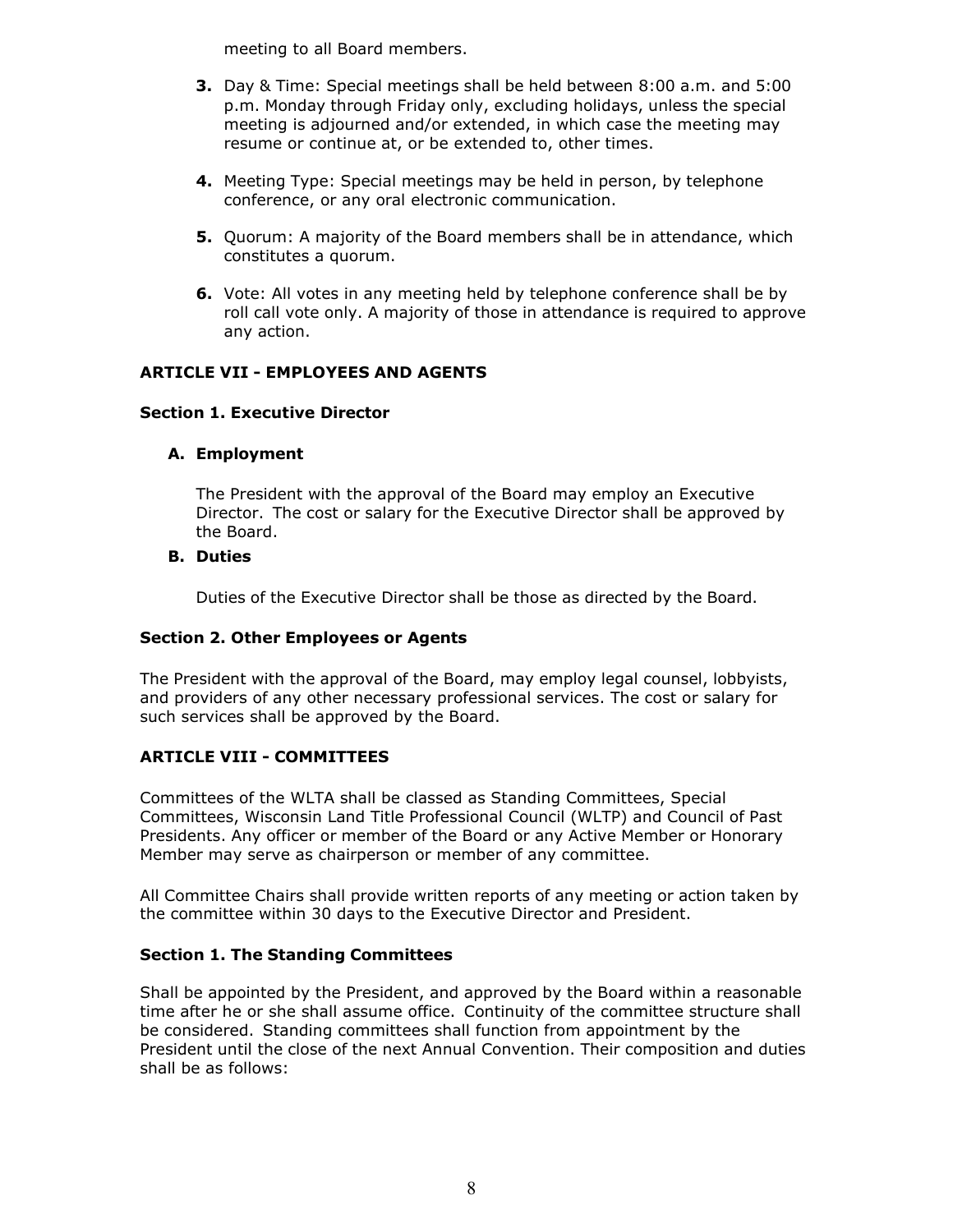## **A. Budget Committee**

Two or more members who shall recommend a budget for the ensuing year to be approved by the Board and which committee shall review the books of the WLTA at the annual convention.

# **B. Legislative Committee**

Two or more members who shall observe, audit and report upon proposed legislation in Wisconsin affecting business of this Association or its members. It shall recommend to the Board positions and actions this Association should take with regard to all federal and state government action affecting the title industry; coordinate and participate in appropriate action to implement such WLTA policy, as authorized by the Board; carry out an educational program to improve the understanding of federal and state legislatures, regulators, and public agencies regarding the title industry; and be responsible for developing programs and activities to improve title industry rapport with federal and state legislators and agencies.

Notwithstanding the foregoing, this committee shall be empowered to take positions and actions in the Association's best interests with regard to federal and state governmental action affecting the title industry, with approval of the President in the event time does not permit authorization by the Board. The President shall immediately inform the Board of the positions and actions taken.

# **C. Liaison Committee**

Two or more members, who shall maintain relationships and communication with affiliated industries on issues of importance to the WLTA and shall attend all liaison related organization meetings and represent the position of WLTA at such meetings. The Liaison Committee leadership shall consult with WLTA leadership prior to communicating WLTA positions on issues and shall submit a written report to the WLTA Board summarizing all correspondence, communications and meetings.

#### **D. Communications & Social Media Committee**

Two or more members who shall publicize appropriate news of the Association or its individual members as such information may become available. It may engage in any publicity program that will in its judgment benefit the Association or any group of its members, subject to the approval of the Board.

# **E. Grievance Committee**

Three or more members composed of the Council of Past Presidents who shall have power to consider and investigate complaints involving alleged misconduct by a member in his relations with the general public, the Association or a member thereof, including without limitation, alleged violations of the principles of the Code of Ethics. The Committee may itself initiate investigation as to such misconduct and, on majority vote of its members, may become the complaining party to a grievance, or to undertake any such investigation upon complaint laid before it by a member or by any aggrieved party. The committee shall proceed in the manner provided by Article IX.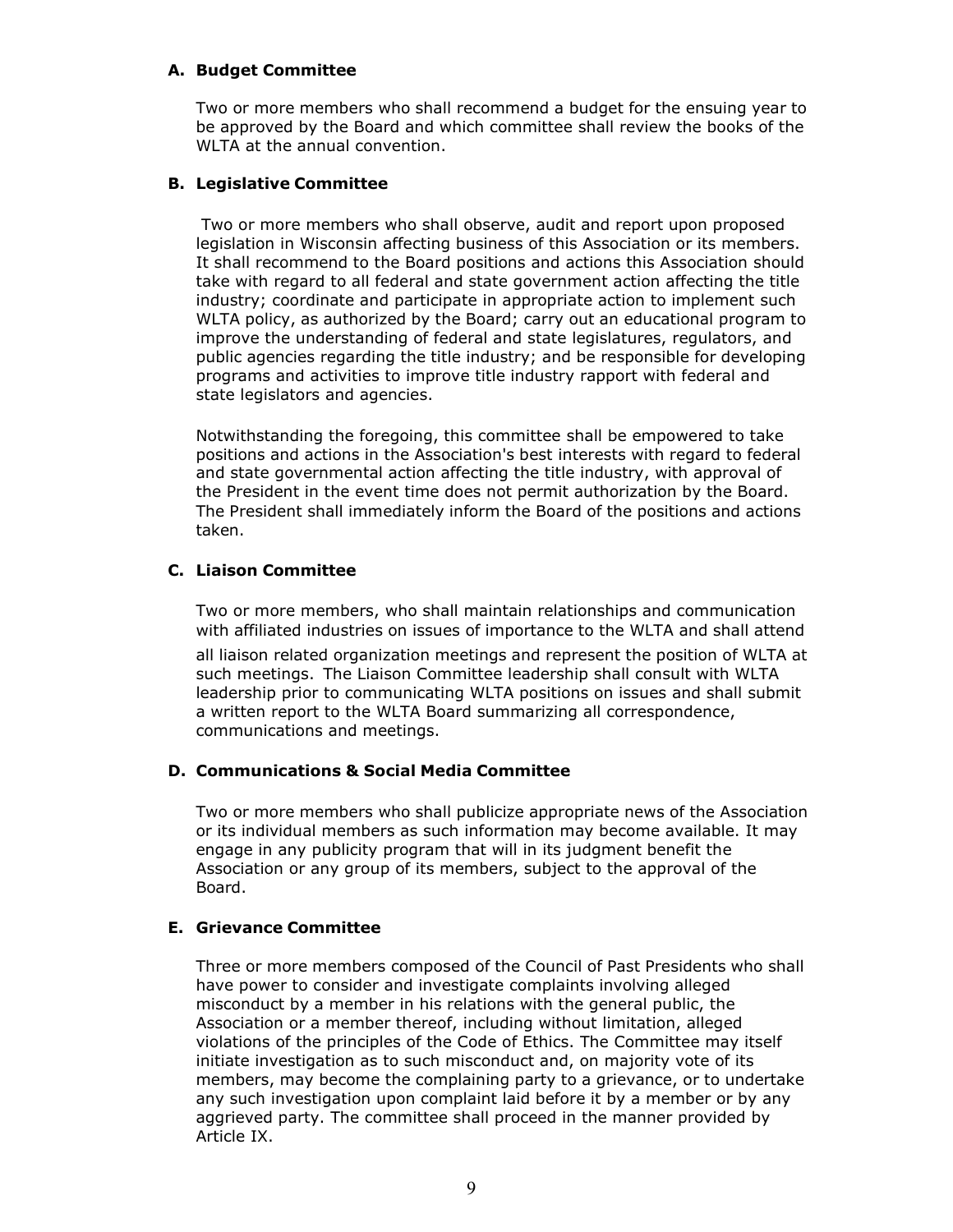#### **F. Education Committee**

Members shall include, but not be limited to, the current teaching faculty of WLTA education programs who shall keep the Board informed as to educational developments for formal instruction in title evidencing and related subjects. At the Board direction the Committee may itself sponsor seminars or cooperate with educational institutions in such sponsorship for the formal training of members of this Association and their employees.

#### **G. Membership Committee**

Three or more members who shall endeavor to solicit and encourage applications for membership in the Association. The Membership Committee shall research qualifications and references of new member applicants and recommend approval or non-approval to the Board.

#### **H. Nominating Committee**

The nominating committee will be composed of the last three immediate pastpresidents of the Wisconsin Land Title Association to be chaired by the most immediate past president plus not more than two other active members of the Wisconsin Land Title Association who may be past presidents.

The committee shall identify four (4) nominees, who are individuals for Directors at Large who would serve on the Board, and these nominees shall be selected by the committee sufficiently in advance of the Annual Convention in order to assure the communication of the names of all the committee's nominees to the Active Members by mail or email not less than 30 days prior to the Annual Convention.

## **I. Convention Committee**

Two or more members whose appointment and function shall be to assure a successful Annual Convention. The Convention Committees shall function from appointment until the election of a new President.

#### **J. Abstractor/Agent Committee**

The Abstractor/Agent Committee shall be made up exclusively of Abstractors/Agent members of the WLTA.

The Agent Committee shall take nominations from the floor during an Abstractor/Agent Committee meeting for the chairperson and vice chairperson positions followed by a vote of those in attendance at that same meeting. The term shall be one year with the option to be re-elected for not more than one additional consecutive term.

#### **K. Executive Committee**

A committee comprised of the President, Immediate Past President and the President-Elect shall meet with the Executive Director at least twice annually to set goals for the Executive Director and evaluate his/her performances which said committee will be chaired by the President.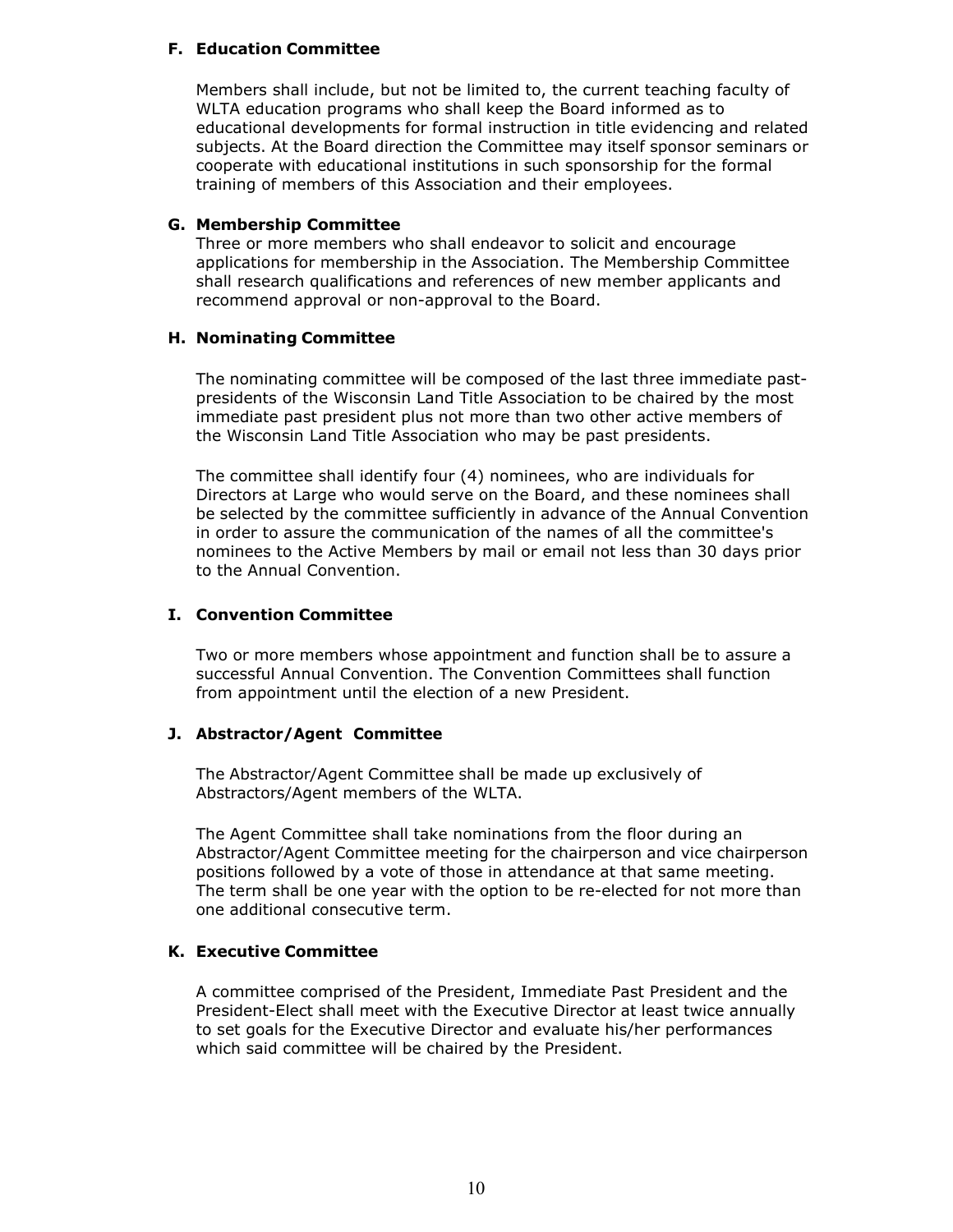## **Section 2. Special Committees**

The President may appoint, and the Board shall approve one or more special committees composed of members of any classification as he or she may deem necessary to carry out the orderly functions of the Association in accordance with its purpose and objections, so long as the duties of any such committee are limited and described at the time of appointment until the election of a new president.

## **Section 3**. **Council of Past Presidents**

The Council of Past Presidents shall be composed of all Past Presidents, the chair of which shall be elected by the members of the Council present at each Annual Convention. The Council may elect such other officers as may be determined expedient and proper. The Council of Past Presidents when requested shall, and on its own motion may, advise with and give counsel to the Board or any officers or committee on any measure deemed to advance the good of the Association, and shall report through the immediate Past President at all meetings of the Board.

# **Section 4. Wisconsin Land Title Professional Council (WLTP)**

The Wisconsin Land Title Professional Council shall be formed for the purpose of approving Wisconsin Land Title Professional designations, reviewing and recommending changes to the designation criteria and process to the Board, approving and assigning CE credit hours to all education products and approving renewal applications.

# **A. Council Members**

The Wisconsin Land Title Professional Council shall be comprised of 5 members of the WLTA, at least one of whom must also be a member of the Board, as follows:

- Two WLTA Faculty representatives
- One Underwriter representative
- One Small Agent representative (1-10 employees companywide)
- One Large Agent representative (11 or more employees company-wide)

#### **B. Appointments**

Wisconsin Land Title Professional Council members shall be selected by the current President of the WLTA and approved by the Board as each term expires.

# **C. Term**

The term of each WLTP Council member shall be 3 years. Term expirations shall be staggered as follows*:*

Odd numbered years: (January 1 of each term-starting in 2019)

- One Faculty Representative
- Large Agent Representative

Even numbered years: (January 1 of each term-starting in 2020)

- One Faculty Representative
- Small Agent Representative
- Underwriter Representative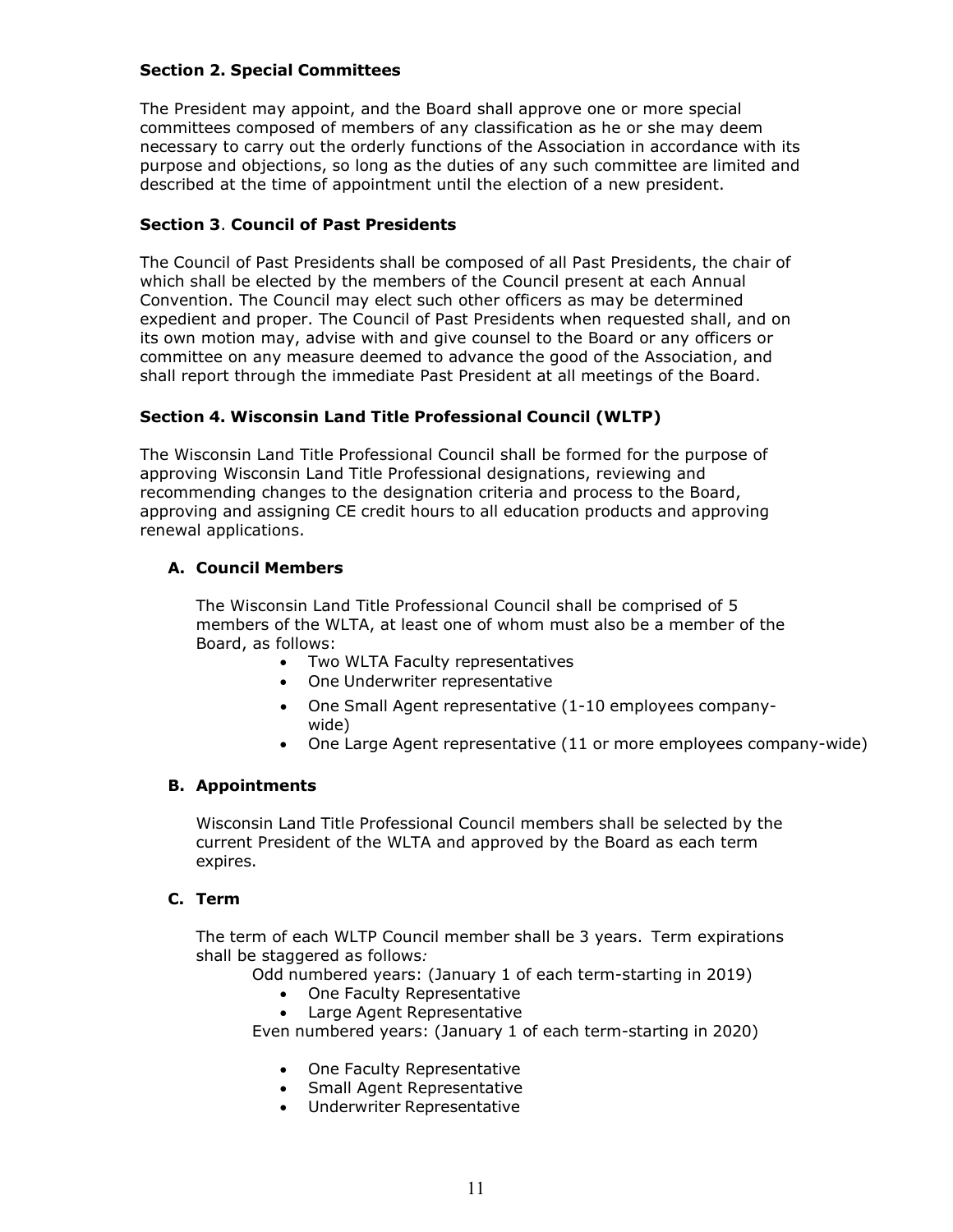# **D. Vacancies**

In the event of a vacancy, the current President shall appoint a new Council member to fill the balance of the vacated term subject to approval by the Board. When selecting the new Council member, the President shall select someone who fills the same slot as the vacating person ie; Faculty, Underwriter, Large or Small Agent Representative.

#### **E. Removal of a WLTP Council Member**

Shall be recommended to the Board by a majority vote of all WLTP Council members.

# **F. WLTP Council Member Requirement**

New Council members appointed at the beginning of 2019 shall hold the WLTP designation.

#### **ARTICLE IX - PROCEDURES RESPECTING GRIEVANCES COMPLAINTS AND INVESTIGATION**

# **Section 1. Complaints**

Complaints against a member of the Association alleging misconduct in his or her relations with the general public, the Association, or a member thereof, shall be in writing signed by the complaining party and shall state plainly the matter and the section of the Code of Ethics or By-Laws which is the basis of the complaint. Any such complaint shall be filed at the principal office of the Association and be referred to the Grievance Committee. The complained-of-member shall be furnished a copy of the complaint and be permitted thirty days to answer the same in writing. Such member shall cooperate with the Grievance Committee and, on request, disclose pertinent facts and records, not privileged, germane to the investigation.

# **Section 2. Dismissal of Complaint or Hearing by Committee**

After preliminary investigation, if the committee shall deem the complaint groundless, it may dismiss the complaint by majority vote of the Grievance Committee members. If there is no such dismissal, then at a time and place designated by the Grievance Committee, said committee shall hold a hearing on the complaint, at which hearing the complainant and complained-of-member or any other person called by the committee may appear personally and by counsel.

#### **Section 3. Report of Committee and Hearing by Board**

The Grievance Committee findings and recommendations after investigation and hearing of any complaint shall be reduced to writing and submitted promptly to the Board. A copy thereof shall be given to the complained-of-member. Upon the written request of the complained-of-member, the Board shall, before making a final decision, give such member an opportunity to appear in person and by counsel and to be heard in their defense.

# **Section 4. Review of Action by Board**

The Board shall review the Grievance Committee findings and recommendations and may find the complained-of-member to be guilty or not guilty of the charges, and, if found guilty, may adjudge that the member be censored, suspended, or expelled from the association. No censure, suspension or expulsion shall be adjudged except by affirmative vote of all those members of the Board present, except that one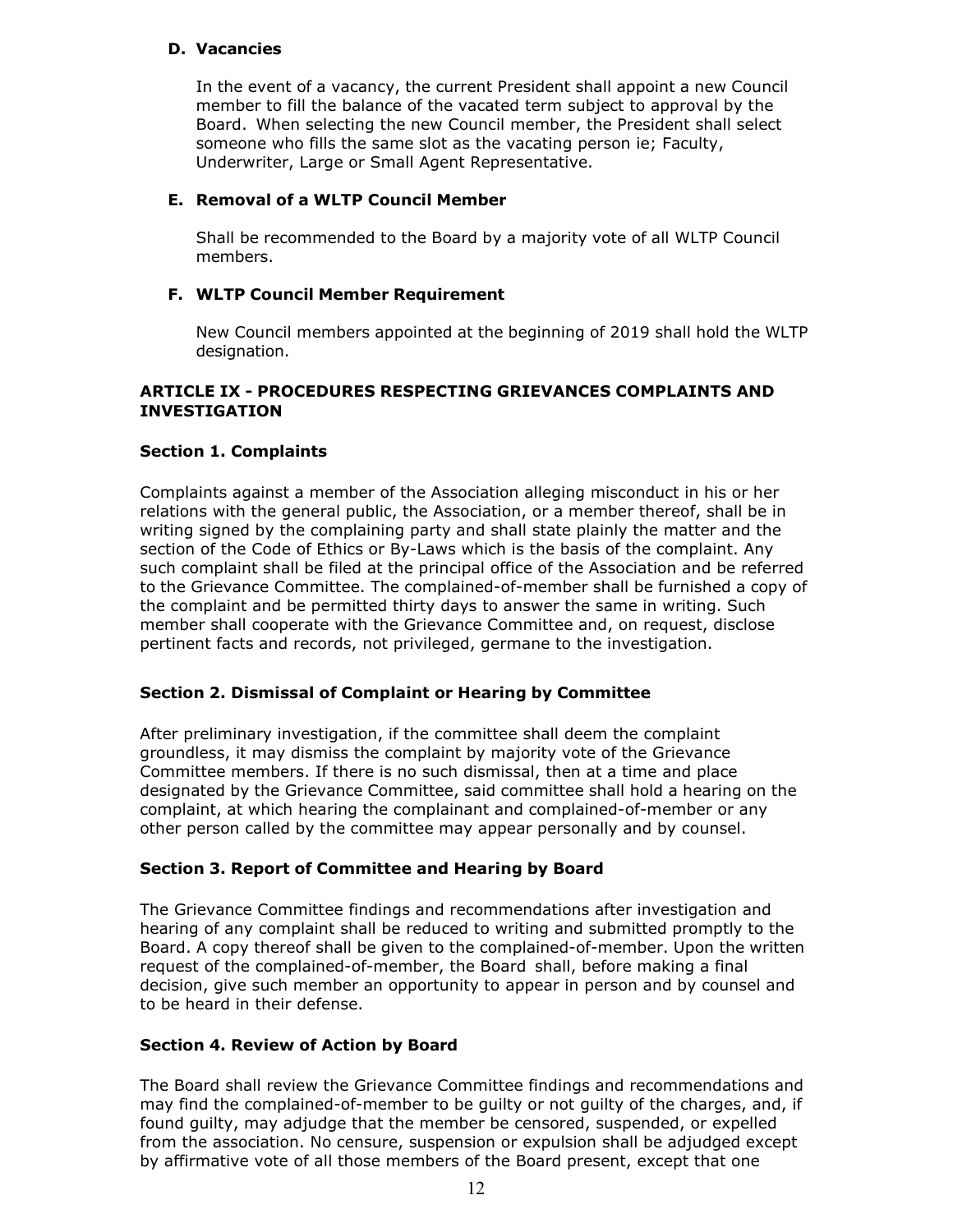abstention shall not affect such decision. Such decision of the Board shall be reduced to writing and a copy thereof furnished to the complainant and the complained-ofmember.

# **Section 5. Appeal of Membership**

Any decision of the Board censoring, suspending, or expelling a member shall be final and shall become effective according to its terms unless, within thirty days thereafter, the member shall file in the principal office of the Association, a written appeal to the membership of the Association, in which event the decision of the Board shall be held in abeyance pending action by the members on the appeal at the next meeting or annual convention, whichever first occurs. Upon any such appeal the decision of the Board shall be affirmed or reversed by a majority vote of the active members present and voting at the meeting, but such appeal shall open to the membership all proceedings and communications involved in the case.

#### **Section 6. Communications**

All communications, notices, or pleadings by or from any party to a grievance proceeding shall be sent by Certified or Registered mail addressed to the Association at its principal place of business. All notices or communications by or from the Association to any party to such proceedings shall be sent by Certified or Registered mail addressed to the principal office of said party as last entered upon the records of the Association.

# **ARTICLE X - AMENDMENTS**

By-laws may be amended by either;

#### **Section 1. By the Board**

**A. Vote**

Vote of not less than a majority of the directors present at any regular or special meeting of the Board; and

#### **B. Written copy**

Written copy of such amendment shall have been sent by mail or email to each member of the Board at least 10 days prior to a regular meeting and at least 5 days prior to a special meeting.

Such amendment-of these by-laws, if approved by the Board, shall become effective immediately after the next meeting of the general membership, but only upon the following conditions:

- **1.** That a written copy of such amendment shall have been included in the notice of the next meeting of the general membership delivered by mail or email not less than 30 days prior to that meeting.
- **2.** That such amendment shall have been approved by a vote of the majority of the members present at the next meeting of the general membership.
- **3.** That unless otherwise specifically provided herein, no amendment or revision of the By-laws, or any part thereof, by the Board of Directors shall affect or change the terms of the office, the power of authority of any officer, or any board member of this Association previously elected or appointed.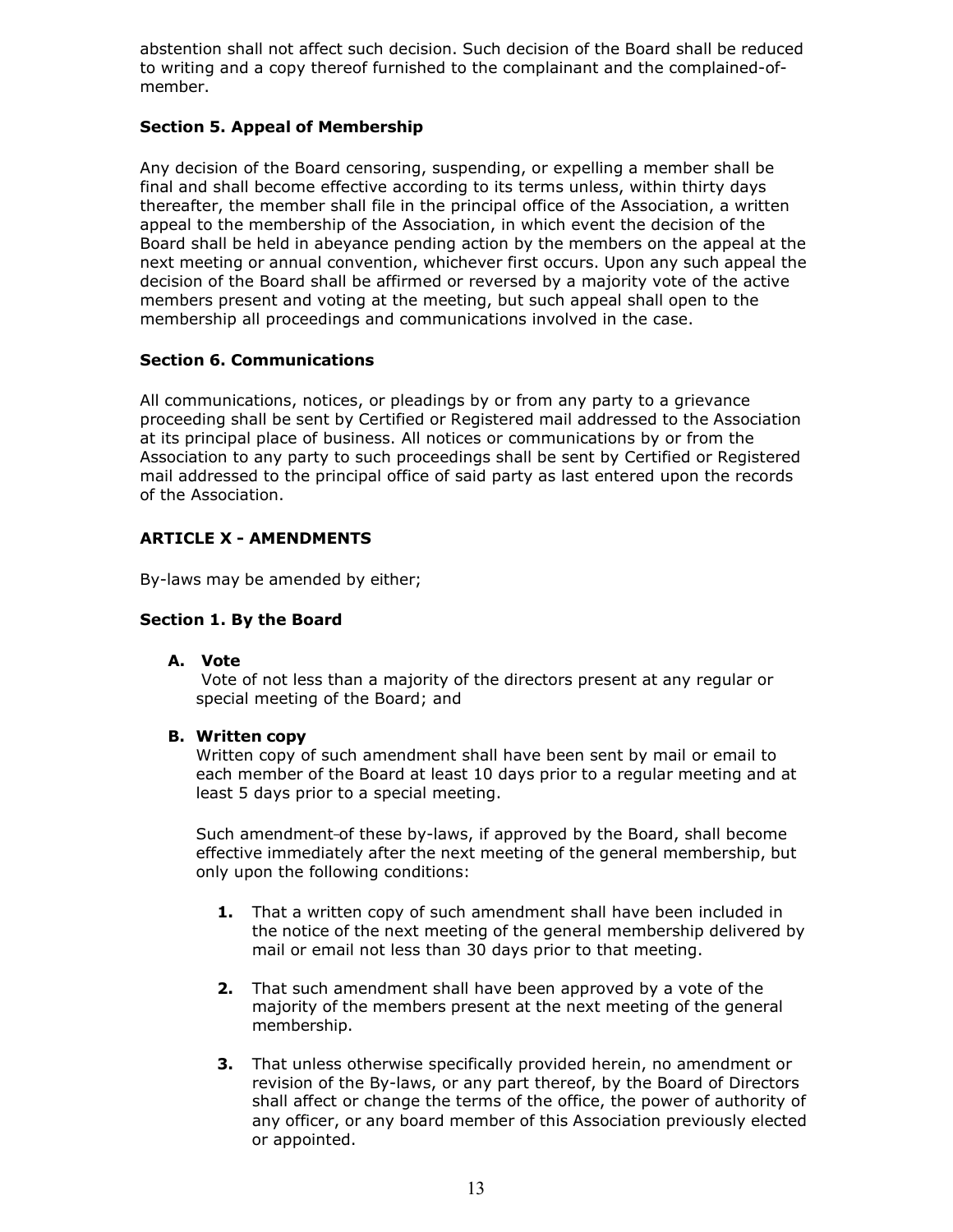#### **Section 2. By the General Membership**

By-laws may also be amended by a vote of a majority of the members present at any meeting of members, upon 30 days written notice to the membership delivered by mail or email through the Executive Director.

# **ARTICLE XI - FISCAL YEAR**

The fiscal year of this Association shall be the calendar year and its books shall be closed as of December 31 of each year. The financial report of the Executive Director at the Annual Convention shall be as of the last day of the month preceding the month in which such convention is held.

#### **ARTICLE XII - NON-DISCRIMINATION**

Wherever the words "he" or "his" appears written in these by-laws, the words "she" or "her" may be freely substituted.

Wisconsin Land Title Association does not and shall not discriminate on the basis of race, color, religion (creed), gender, gender expression, age, national origin (ancestry), disability, marital status, sexual orientation, or military status, in any of its activities or operations. These activities include, but are not limited to, hiring and firing of staff, selection of volunteers and vendors, and provision of services.

WLTA is committed to providing an inclusive and welcoming environment for all members, staff, clients, volunteers, subcontractors, vendors and clients.

Wisconsin Land Title Association is an equal opportunity employer. WLTA will not discriminate and will take affirmative action measures to ensure against discrimination in employment, recruitment, advertisement for employment, compensation, termination, upgrading, promotions, and other conditions of employment against any employee or job applicant on the bases of race, color, gender, national origin, age, religion, creed, disability, veteran's status, sexual orientation, gender identity or gender expression.

#### **ARTICLE XIII - OFFICERS AND DIRECTORS INDEMNIFICATION**

This Association shall indemnify the officers, employees and directors or former officers, employees and directors of the Association against any recovery he or she becomes obligated to pay, and reasonable expenses, including attorney's fees, actually and necessarily incurred by him or her, in connection with the defense of any civil, criminal or administration action, suit or proceedings in which he or she is made a part or which is threatened by reason of being or having been or because of any act as such officer or director, within the course of his or her duties or employment, except in relation to matters as to which he or she shall be adjudged in such action, suit or proceeding to be liable for misconduct in the performance of his or her duties, and also except any action brought by this Association against any officer or director. In the event the question of misconduct is not decided in said action, then the indemnity shall be in effect unless it shall be found by a majority of a committee composed of the directors not involved in the matter or controversy (whether or not a quorum) that it is the best interests of the Association that the indemnity be provided, and that the party or parties involved acted in the scope of their authority as such officers or directors, and were not guilty of misconduct in the performance of his or her duties as such officer or director.